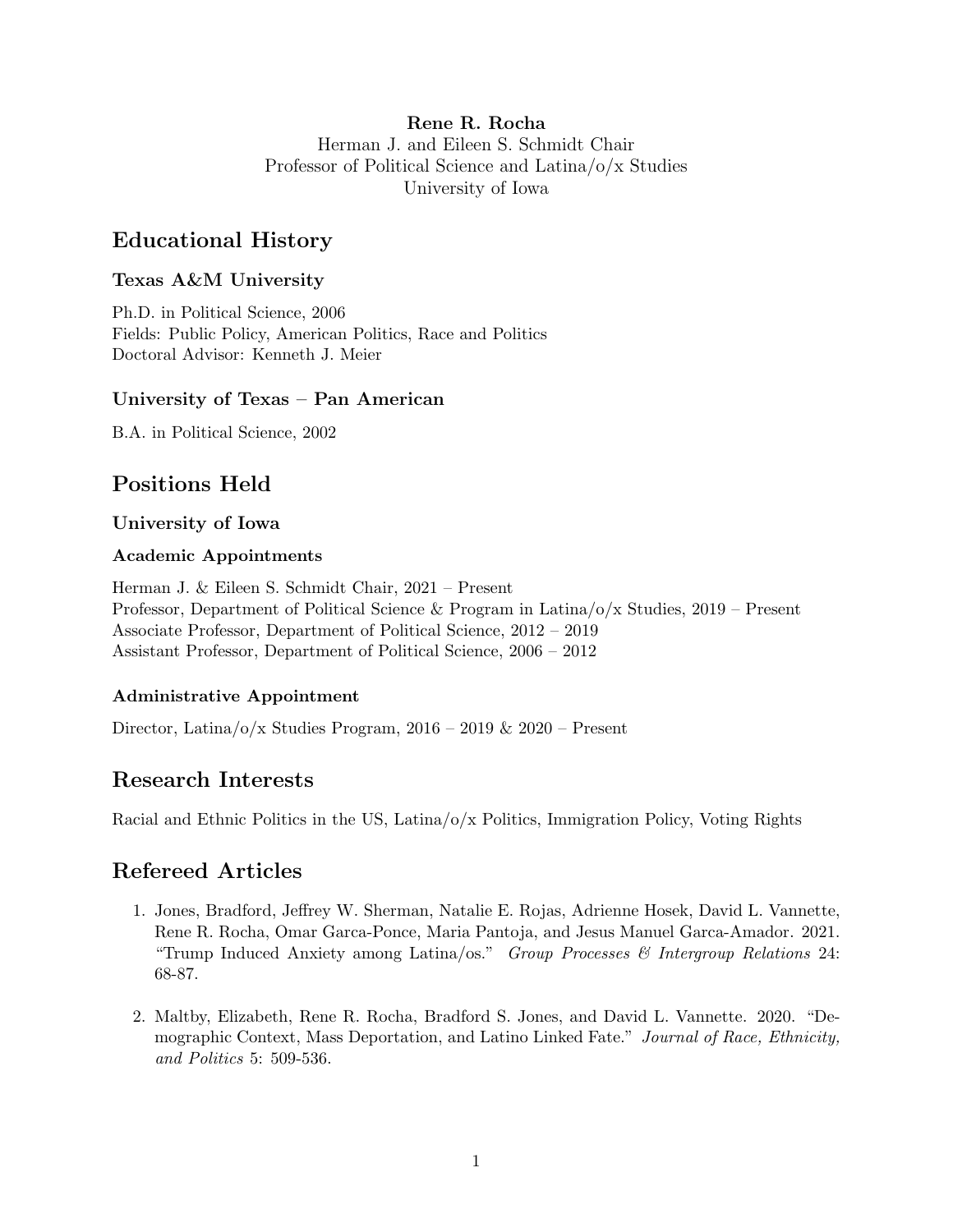- 3. McNeely, Natasha Altema, Elizabeth Maltby, and Rene R. Rocha. 2019. "How the Link Between Social Capital and Migratory Duration Helps Us Understand ImmigrantNative Inequality" Social Science Quarterly 100: 749-761.
- 4. Rocha, Rene R., Natasha Altema McNeely, and Carlos E. Cuellar. 2015. "How Support for Latino Candidates Encourages Municipal Reforms." Politics, Groups, and Identities 3: 335-349.
- 5. Rocha, Rene R., Benjamin R. Knoll, and Robert D. Wrinkle. 2015. "Immigration Enforcement and the Redistribution of Trust." Journal of Politics 77: 901-91.
- 6. Rocha, Rene R., and Tetsuya Matsubayashi. 2014. "The Politics of Race and Voter ID Laws in the States: The Return of Jim Crow?" Political Research Quarterly 67: 666-679.
- 7. Rocha, Rene R., Daniel P. Hawes, Alisa Hicklin Fryar, and Robert D. Wrinkle. 2014. "Policy Climates, Enforcement Rates, and Migrant Behavior: Is Self-Deportation a Viable Immigration Policy?" Policy Studies Journal 42: 79-100.
- 8. Rocha, Rene R., and Tetsuya Matsubayashi. 2013. "Latino Representation and Immigration in Local Politics." Urban Affairs Review 49: 353-380.
- 9. Hawes, Daniel P., Rene R. Rocha, and Kenneth J. Meier. 2013. "Social Capital in the Fifty States." State Politics & Policy Quarterly 13: 121-138.
- 10. Matsubayashi, Tetsuya, and Rene R. Rocha. 2012. "Racial Diversity and Public Policy in the States." Political Research Quarterly 65: 602-616.
- 11. Hawes, Daniel P., and Rene R. Rocha. 2011. "Culture, Capital, and Diversity: Assessing the Determinants of Civic and Economic Equity in the American States." Political Research Quarterly 64: 924-937.
	- Winner of the Lucius Barker Award
- 12. Rocha, Rene R., and Robert D. Wrinkle. 2011. "Gender, Ethnicity, and Support for Bilingual Education: Will Just Any Woman or Latino Do? A Contingent 'No.'" Policy Studies Journal 39: 309-328.
- 13. Rocha, Rene R., Thomas Longoria, Robert D. Wrinkle, Benjamin R. Knoll, J.L. Polinard, and James P. Wenzel. 2011. "Ethnic Context and Immigration Policy Preferences among Latinos and Anglos." Social Science Quarterly 92: 1-19.
- 14. Rocha, Rene R., Caroline J. Tolbert, Daniel Bowen, and Christopher Clark. 2010. "Race and Turnout: Does Descriptive Representation in State Legislatures Increase Minority Voting?" Political Research Quarterly 63: 890-907.
- 15. Rocha, Rene R., and Rodolfo Espino. 2010. "Segregation, Immigration, and Latino Participation in Ethnic Politics." American Politics Research 38: 614-635.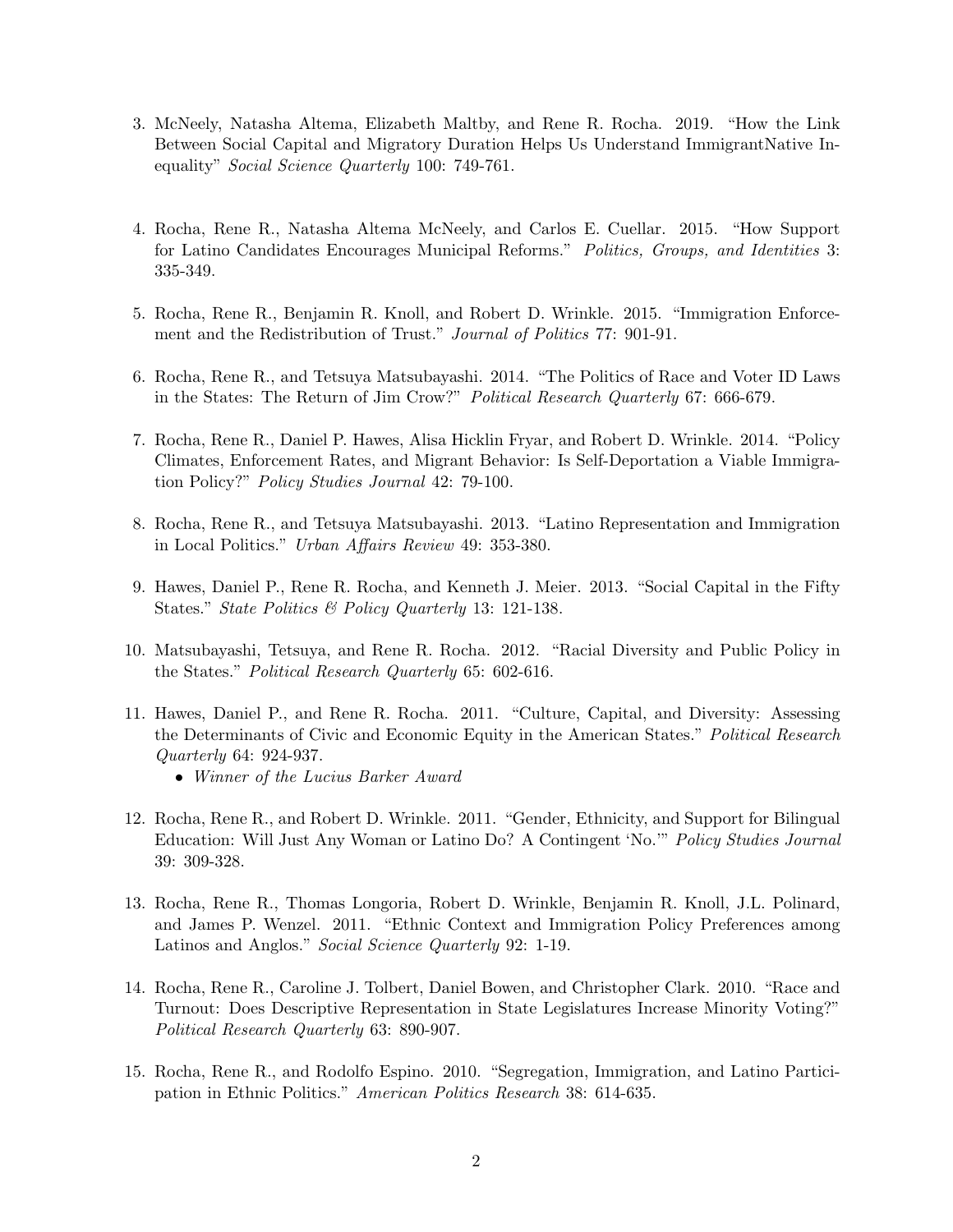16. Rocha, Rene R., and Rodolfo Espino. 2009. "Racial Threat, Residential Segregation, and the Policy Attitudes of Anglos." Political Research Quarterly 62: 415-426.

Rocha, Rene R., and Daniel P. Hawes. 2009. "Racial Diversity, Representative Bureaucracy, and Equity in Multiracial School Districts." Social Science Quarterly 90: 326-344.

- 17. Rocha, Rene R. 2007. "Black-Brown Coalitions in Local School Board Elections." Political Research Quarterly 60: 315-327.
	- Winner of the Political Research Quarterly Best Article Award
- 18. Meier, Kenneth J., Carl Doerfler, Daniel Hawes, Alisa K. Hicklin, and Rene R. Rocha. 2006. "The Role of Management and Representation in Improving Performance of Disadvantaged Students: An Application of Bum Phillips' 'Don Shula Rule.'" Review of Policy Research 23: 1095-1110.

# Chapters in Edited Volumes

- 1. Bejarano, Christina, and Rene R. Rocha. Forthcoming. "Small States with Big Voices: Growing Latino Voices in Politically Influential States" In Can You Hear Us Now? Latinos in the 2008 Elections, eds. David Leal, Louis Desipio, and Rodolfo de la Garza. New York, NY: Routledge Press.
- 2. Rocha, Rene R. 2011. "Black Empowerment and the Substantive Representation of Latinos on Local School Boards." In The Politics of Latino Education, eds. David Leal and Kenneth J. Meier. New York, NY: Teachers College Press.
- 3. Rocha, Rene R. 2007. "Cooperation and Conflict in Multiracial School Districts." In Latino Politics: Identity, Mobilization, and Representation, eds. Rodolfo Espino, David Leal, and Kenneth J. Meier. Charlottesville, VA: University of Virginia Press.

# Book Review

Rocha, Rene R. 2011. Review of Luis Ricardo Fraga, John A. Garcia, Rodney E. Hero, Michael Jones-Correa, Valerie Martinez-Ebers, and Gary M. Segura, Latino Lives in America: Making it Home and Amalia Pallares and Nilda Flores-Gonzlez, eds, Marcha!: Latino Chicago and the Immigrant Rights Movement. Perspectives on Politics 9: 911-913.

# Funded Grant

Wanzer-Serrano, Darrel, Rene R. Rocha, and Ariana Ruiz. 2018. Imagining Latinidades: Articulations of National Belonging. The Andrew W. Mellon Foundation Sawyer Seminar on the Comparative Study of Cultures. \$225, 000.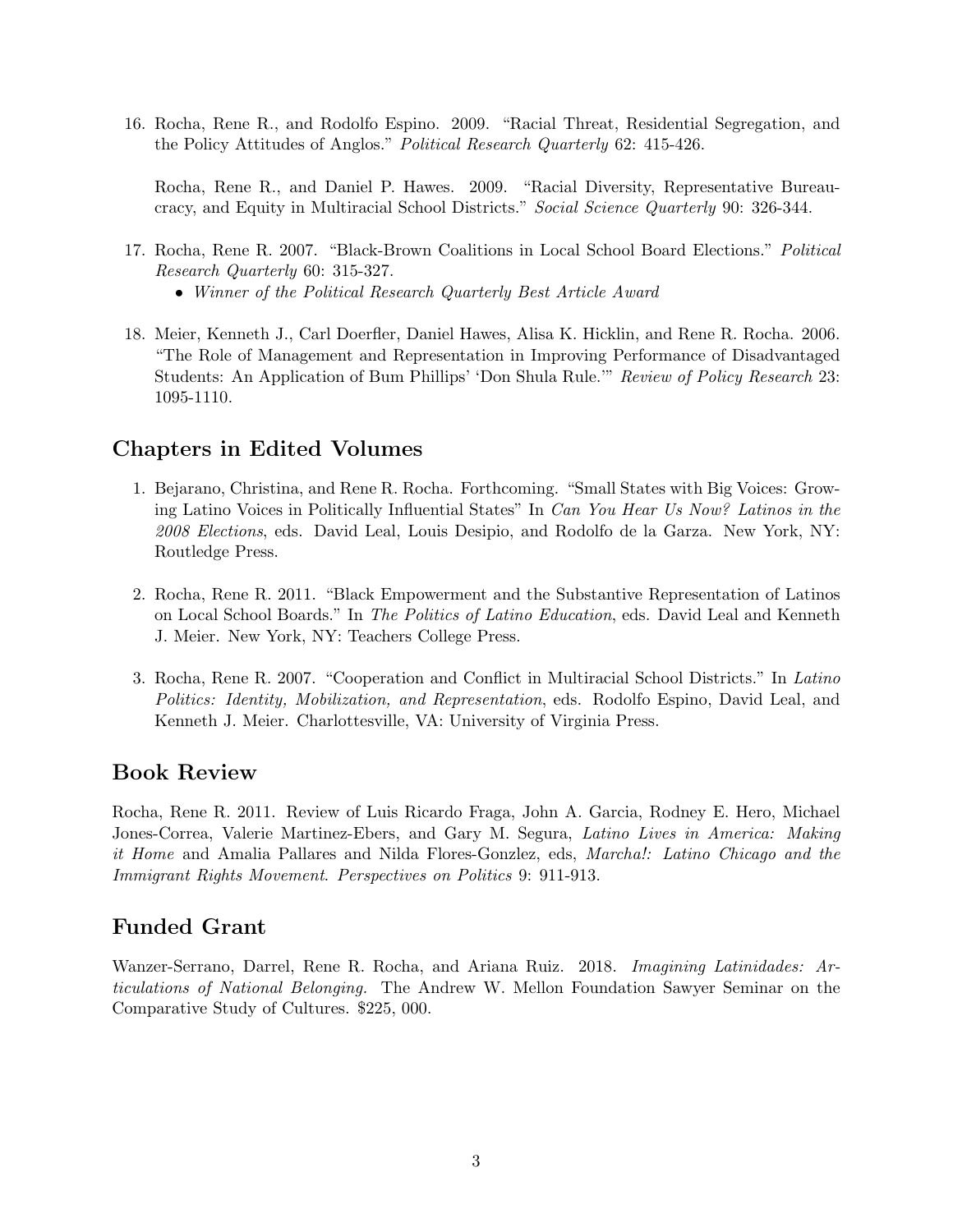# Expert Testimony

Flores v. Town of Islip (Case No. 18-CV-3549-GRB-ST), United States District Court, Eastern District Of New York, 2019–2020

# Honors and Awards

## American Political Science Association

Section on Race, Ethnicity, and Politics best paper award, 2015

#### Midwest Political Science Association

Lucius Barker Award for best paper presented on the race and ethnicity, 2007

#### Western Political Science Association

Pi Sigma Alpha Award for best paper presented at the annual meeting, 2014 Political Research Quarterly best article award, 2008

#### Southwest Political Science Association

Ted Robinson Memorial Award for the best research proposal by a graduate student on race, 2005

#### University of Iowa

Collegiate Teaching Award, 2013

# Professional Service

#### American Political Science Association

Best Paper Committee, State Politics and Policy Section, 2022 Program Committee, Race, Ethnicity and Politics Section, 2016, 2019 Nominations Committee, Race, Ethnicity and Politics Section, 2017–2019 Latino/a Politics Best Book Award Committee, 2015 Ralph Bunche Award Committee, 2015 Executive Council of the Race, Ethnicity and Politics Section, 2010–2012 Best Dissertation Committee, State Politics and Policy Section, 2012 Vice President of the Latino Caucus, 2007–2008

## Midwest Political Science Association

Executive Council, 2016-2019 President of the Latino Caucus, 2006–2008 Program Committee, Latino Caucus Section, 2007, 2008 Advisory Board Member for the Latino Caucus, 2005–2006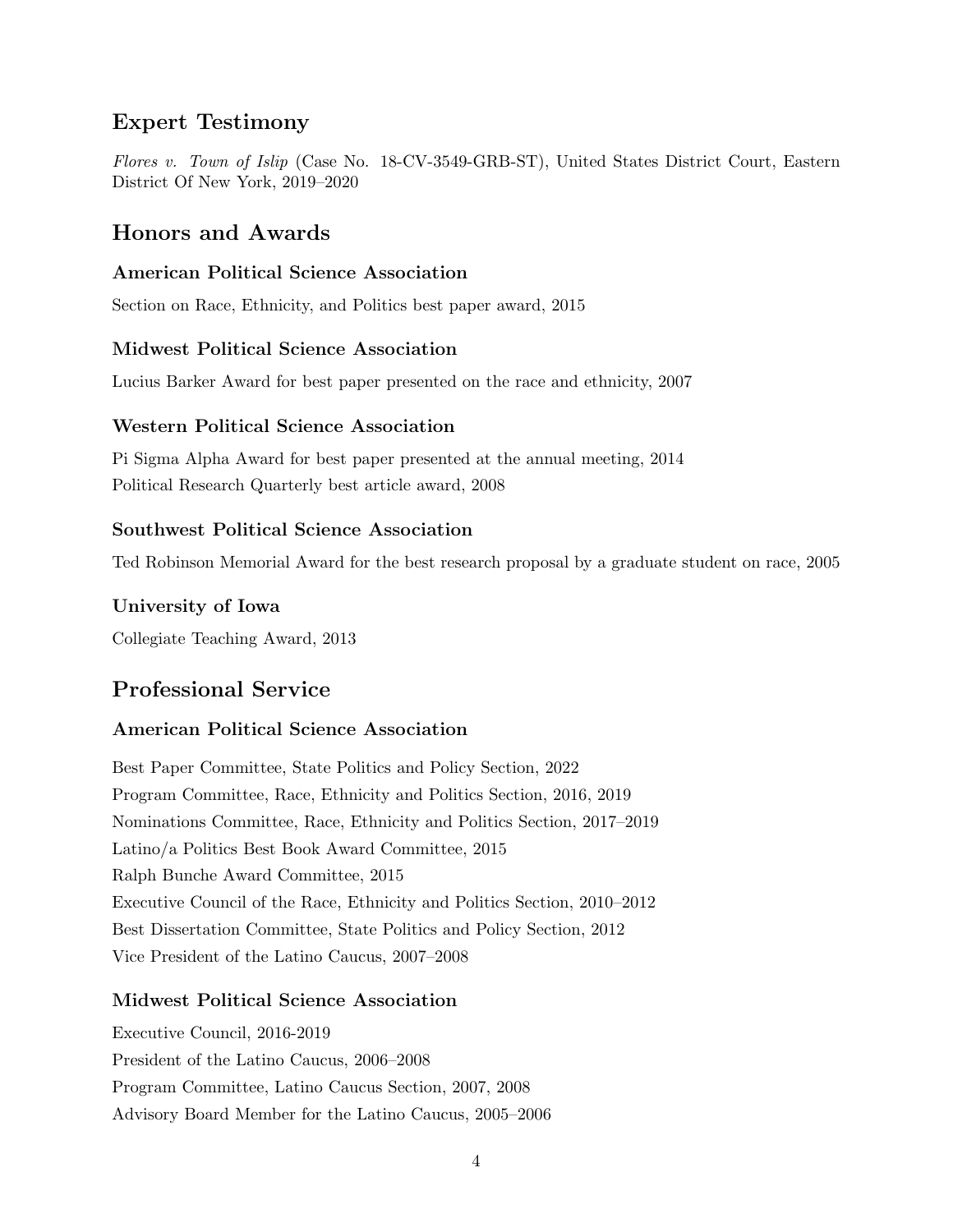## Western Political Science Association

Program Committee, Public Policy Section, 2008, 2009, 2013, 2020 Committee on the Status of Latinos/as in the Profession, 2014–2017 Best Paper in Latina/o Politics Award Committee, 2010

# Southern Political Science Association

Program Committee, Public Policy Section, 2015

## Southwest Political Science Association

Jewel Prestage Award Committee, 2015 Program Committee, Race, Ethnicity, and Politics section, 2011

Reviewer, American Journal of Political Science, American Political Science Review, American Politics Research, American Review of Politics, Equity and Excellence in Education, International Journal of Public Opinion Research, Journal of Ethnic and Migration Studies, Journal of Latinos and Education, Journal of Politics, Journal of Public Administration Research  $\mathcal{B}$  Theory, Journal of Women Politics & Policy, Justice Quarterly, Legislative Studies Quarterly, Perspectives on Politics, Policy Studies Journal, Political Research Quarterly, Politics & Governance, Politics Groups and Identities, Politics & Policy, Social Problems, Social Science Quarterly, and State Politics  $\mathcal{B}$ Policy Quarterly

# Service at the University of Iowa

## University

Master of Public Affairs Steering Committee, 2020–Present UI Path Forward working group on Diversity, Equity, and Inclusion, 2018–2020 Faculty Senate, 2012–2015 Executive Committee for the Latino Council, 2009–2011

## College of Liberal Arts & Sciences

Named and Distinguished Professorships Committee, 2022-2025 Co-facilitator of Dean's Charge for Social Justice, Ethnic, Racial and Cultural Studies Group, 2022 Dean's Search Committee, 2018–2019 Task Force on Outreach and Engagement, 2018–2020 Faculty Assembly, 2012–2015 Advisory Board for the Latina/o Studies Minor, 2014–2016